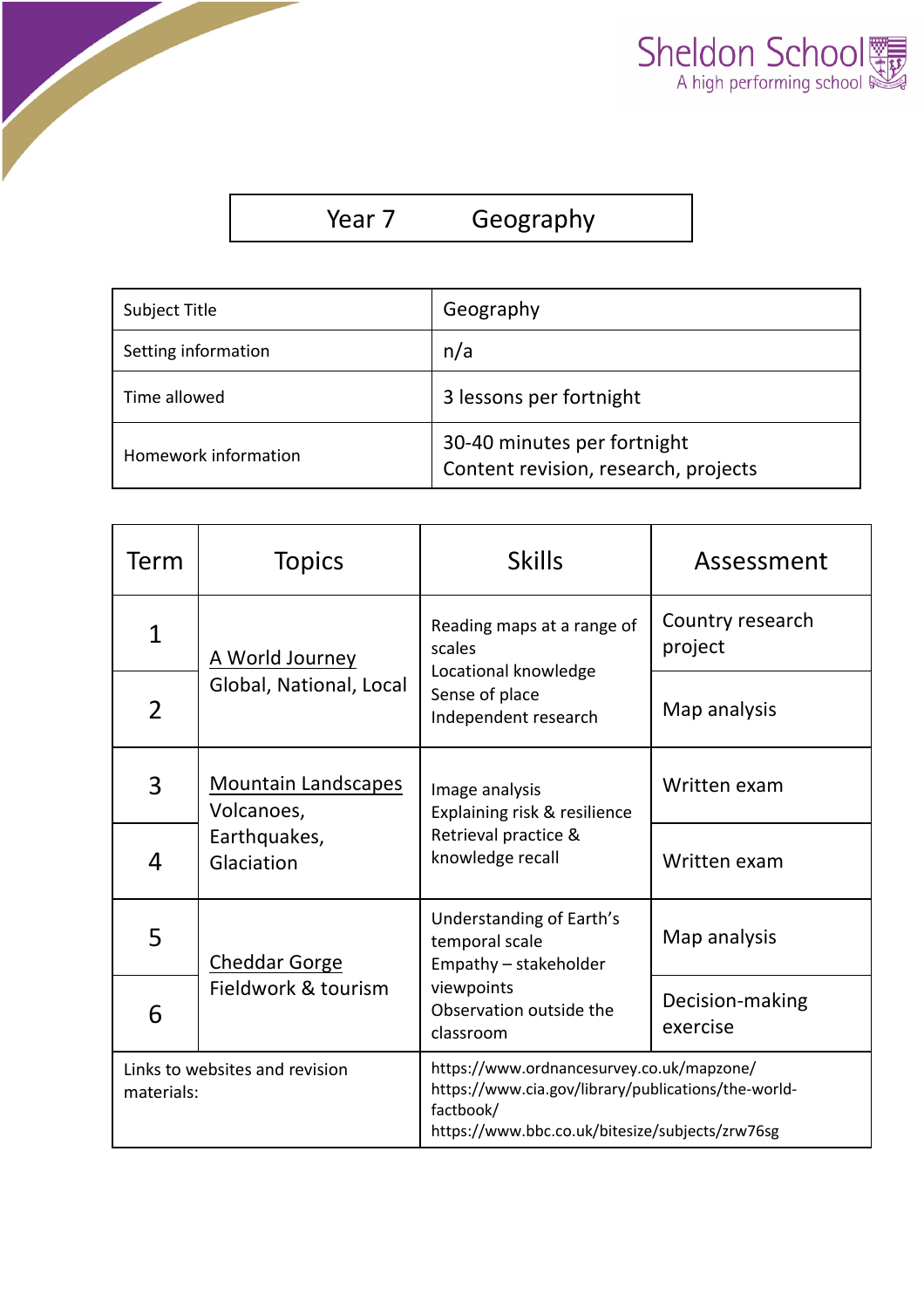

| Subject Title        | Geography                                                           |
|----------------------|---------------------------------------------------------------------|
| Setting information  | n/a                                                                 |
| Time allowed         | 3 lessons per fortnight                                             |
| Homework information | 30-40 minutes per fortnight<br>Content revision, research, projects |

| Term                                                                                            | <b>Topics</b>                                                          | <b>Skills</b>                                                                                                                  | Assessment                  |
|-------------------------------------------------------------------------------------------------|------------------------------------------------------------------------|--------------------------------------------------------------------------------------------------------------------------------|-----------------------------|
| $\mathbf 1$                                                                                     | <b>Rivers</b><br>Processes and flood<br>management                     | Map analysis<br>Analysis of evidence from a<br>range of sources<br>Assessment of physical &<br>human aspects of<br>environment | GCSE-style test             |
| $\overline{2}$                                                                                  |                                                                        |                                                                                                                                | <b>Extended writing</b>     |
| 3                                                                                               | One World, Many<br>People<br>Population &<br>development<br>challenges | Data analysis<br>Data manipulation<br>Empathy - reasons for<br>migration<br>Decision-making                                    | Data task                   |
| 4                                                                                               |                                                                        |                                                                                                                                | Decision-making<br>exercise |
| 5                                                                                               | <b>Natural Resources</b><br>Russia, nuclear and<br>renewables          | Data analysis<br>Data manipulation<br>Global issue awareness<br>Understanding strategies<br>to develop sustainability          | Data task                   |
| 6                                                                                               |                                                                        |                                                                                                                                | <b>Issue evaluation</b>     |
| https://www.bbc.co.uk/bitesize/subjects/zrw76sg<br>Links to websites and revision<br>materials: |                                                                        |                                                                                                                                |                             |